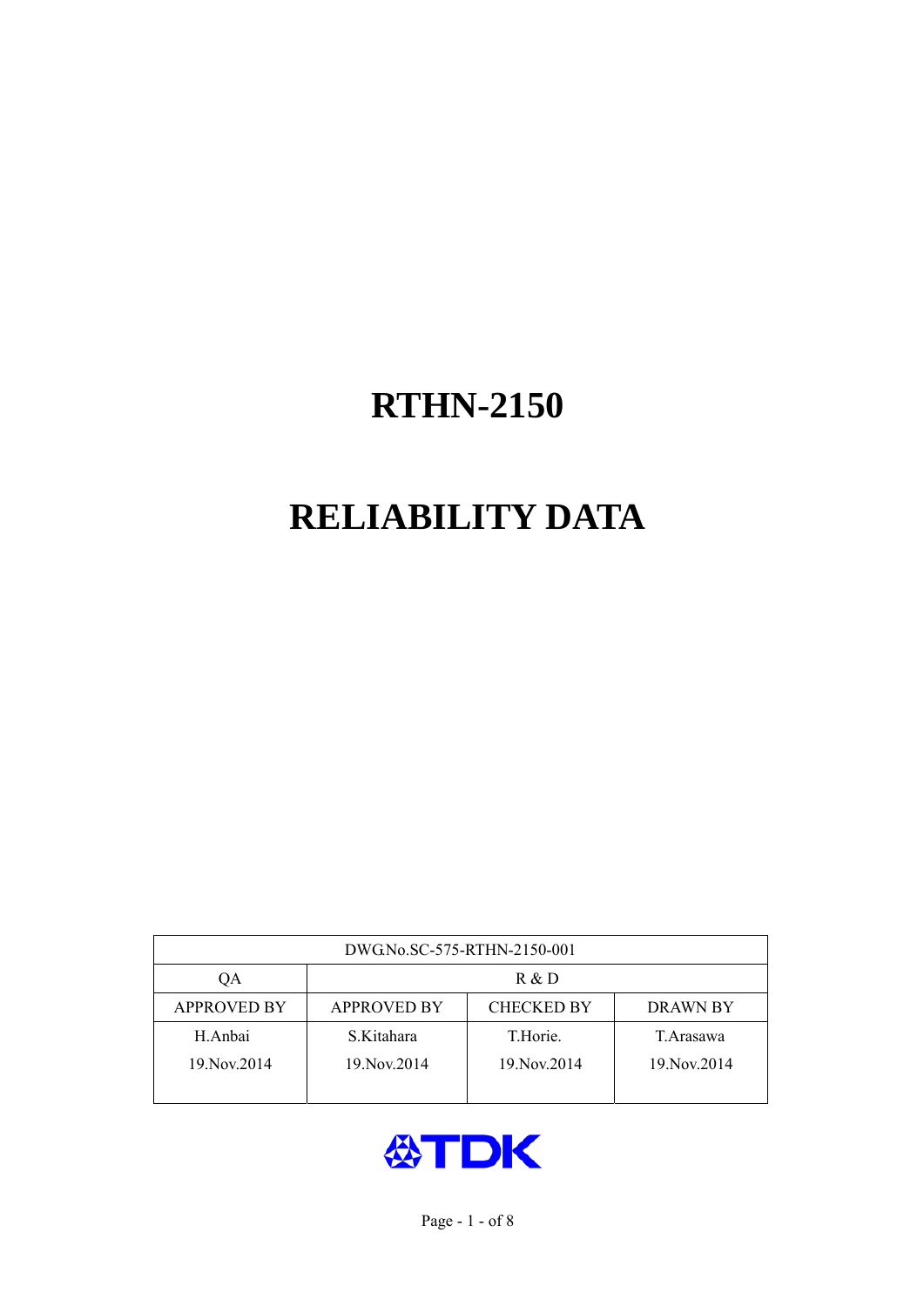#### INDEX

|                                     | Page   |
|-------------------------------------|--------|
| 1. Calculated Values of MTBF        | Page-3 |
| 2. Vibration Test                   | Page-4 |
| 3. Heat Cycle Test                  | Page-5 |
| 4. Humidity Test                    | Page-6 |
| 5. High Temperature Resistance Test | Page-7 |
| 6. Low Temperature Storage Test     | Page-8 |
|                                     |        |

The following data are typical values. As all units have nearly the same characteristics, the data to be considered as ability values.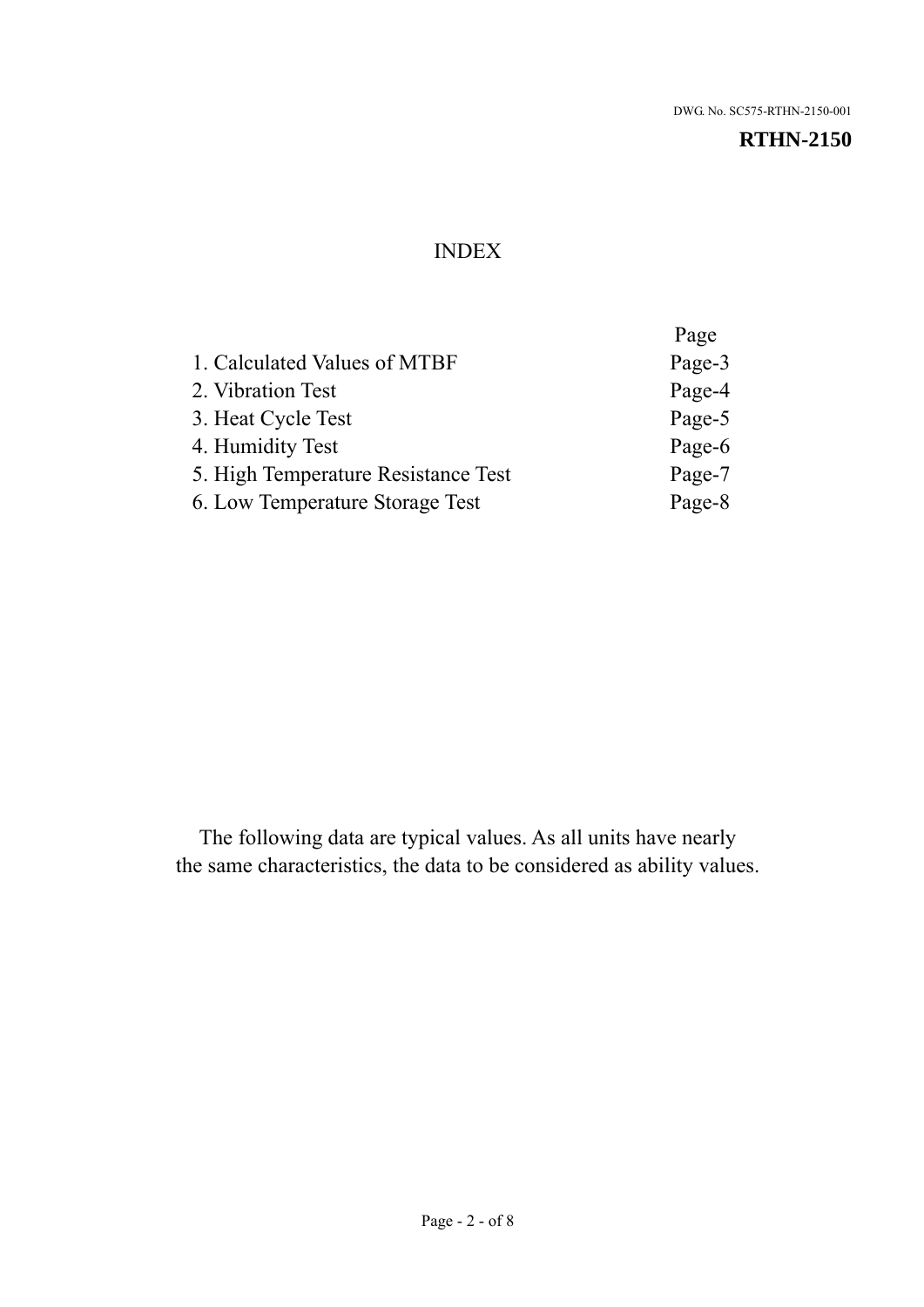1. Calculated Values of MTBF

### MODEL:RTHN-2150

(1)Calculating Method

Calculated Based on parts stress Reliability projection of MIL-HDBK-217F NOTICE2.

Individual failure rates  $\lambda$  G is given to each part and MTBF is

Calculated by the count of each part.

$$
MIBF = \frac{1}{\lambda_{\text{expap}}} = \frac{1}{\sum_{i=1}^{n} N_i (\lambda_{\text{G}} \pi_Q)_i} \times 10^6 \text{ (hours)}
$$

| $\lambda$ equip | : Total equipment failure rate (Failure / $10^6$ Hours)         |
|-----------------|-----------------------------------------------------------------|
| $\lambda$ G     | : Generic failure rate for the <i>i</i> th generic part         |
|                 | (Failure/ $10^6$ Hours)                                         |
| Ni              | : Quantity of i th generic part                                 |
| N               | : Number of different generic part categories                   |
| $\pi Q$         | : Generic quality factor for the i th generic part( $\pi Q=1$ ) |

## (2)MTBF Values

GF: Ground, Fixed

 $MTBF = 2,142,062$  (Hours)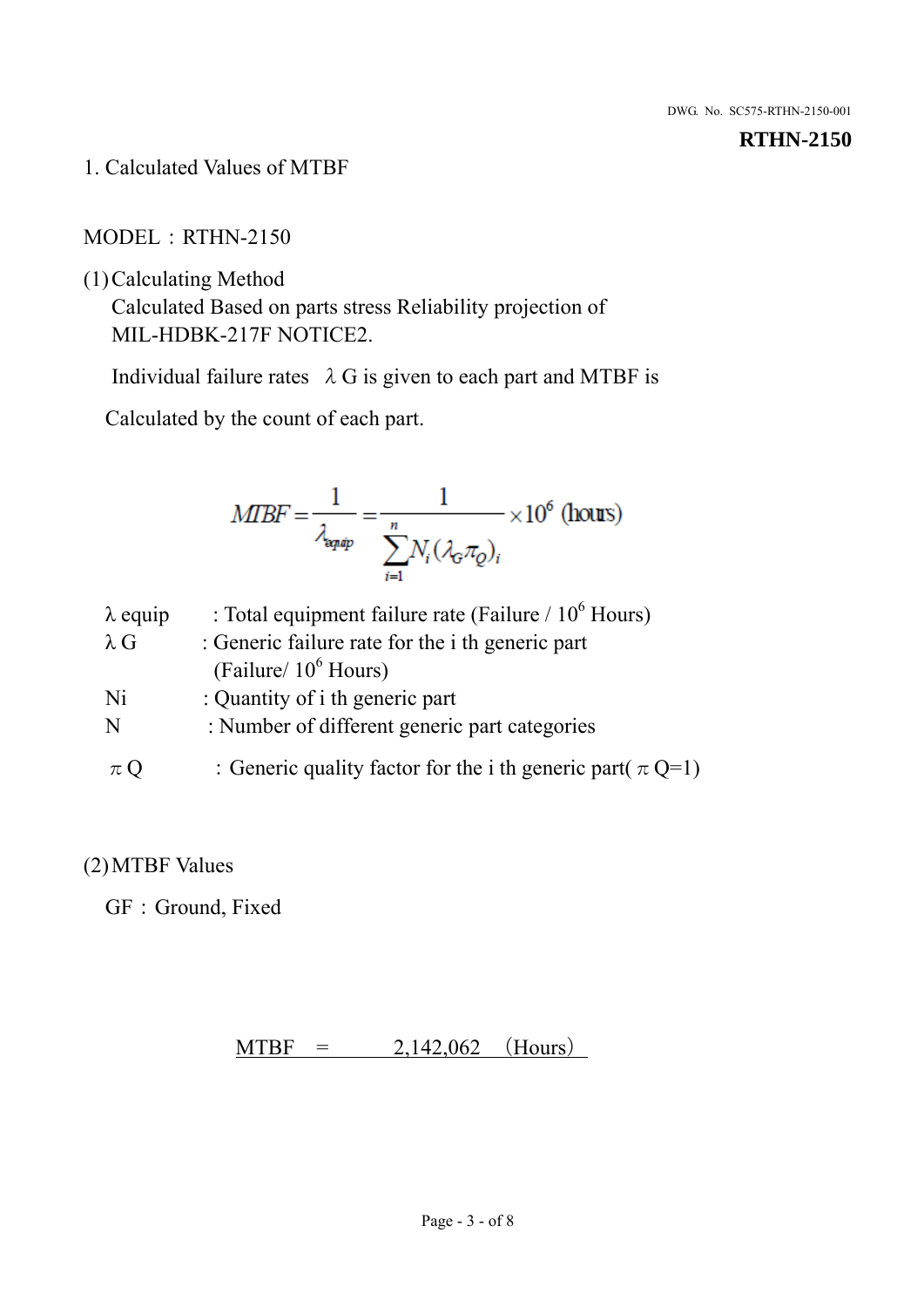#### 2. Vibration Test

#### MODEL: RTHN-2150 (Representation Product : RTHN-5150)

- (1)Vibration Test Class Frequency Variable Endurance Test
- (2)Equipment Used Controller VS-1000-6, Vibrator 905-FN (IMV CORP.)
- (3)The Number of D.U.T (Device Under Test) 2 units
- (4)Test Conditions Frequency : 10~55Hz Amplitude : 0.7mm,Sweep for 1 min. Dimension and times : X,Y and Z Directions for 0.5 hours each.
- (5)The Method Fix the D.U.T on the fitting-stage
- (6)Test Results PASS

| Check item                        | Spec.                                           |                   | <b>Before Test</b> | After Test        |
|-----------------------------------|-------------------------------------------------|-------------------|--------------------|-------------------|
| Attenuation(dB)                   | Differential Mode: 25dB min.                    | $0.2$ MHz         | 75.15              | 75.10             |
|                                   |                                                 | 30 MHz            | 56.05              | 56.05             |
|                                   | Common Mode: 25dB min.                          | $0.1$ MHz         | 32.80              | 32.80             |
|                                   |                                                 | 10 MHz            | 38.70              | 38.20             |
| Leakage Current (mA)              | 5mA max. (500V, 60Hz)                           | Line1             | 2.68               | 2.67              |
|                                   |                                                 | Line <sub>2</sub> | 2.68               | 2.67              |
|                                   |                                                 | Line3             | 2.69               | 2.68              |
| DC Resistance (m $\Omega$ )       | $6m\Omega$<br>max.                              |                   |                    | 2.54              |
| <b>Test Voltage</b>               | $L-L: 2192Vdc$ 60sec.<br>$L-E$ : 2500Vac 60sec. |                   |                    |                   |
|                                   |                                                 |                   | OK.                | OK                |
| Isolation Resistance( $M\Omega$ ) | $100M\Omega$ min.(500Vdc 60sec.)                |                   | $1.0 \times 10^7$  | $1.0 \times 10^7$ |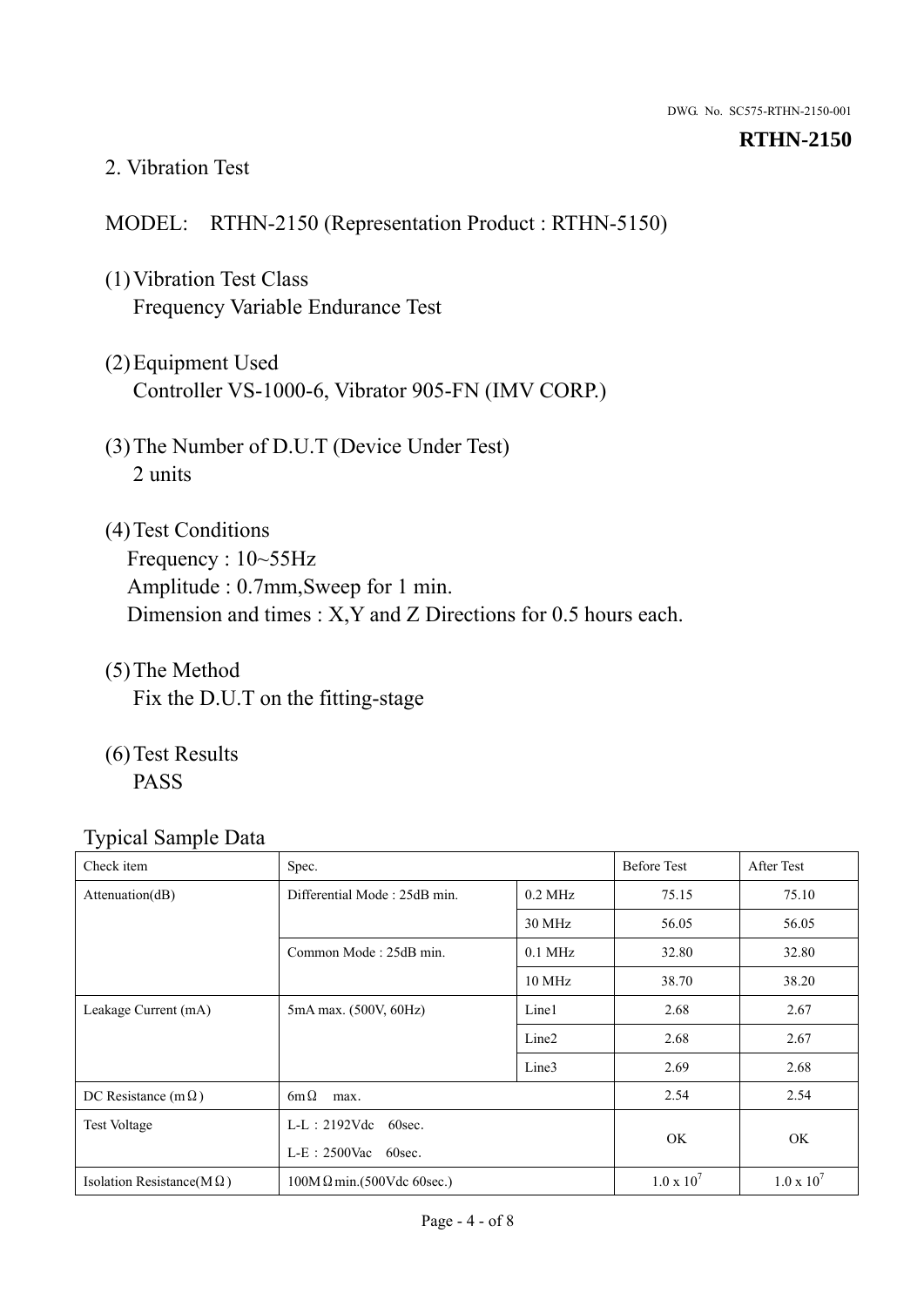# 3. Heat Cycle Test

## MODEL: RTHN-2150 (Representation Product : RTHN-5150)

## (1)Equipment Used TEMPERATURE CHAMBER TSA-71H-W (ESPEC CORP.)

- (2)The Number of D.U.T (Device Under Test) 2 units
- (3)Test Conditions

Ambient Temperature : -25~+85℃ Test Cycles: 100 cycles



(4)The Method

Before the test check if there is no abnormal characteristics and put the D.U.T in the testing chamber. Then test it in the above cycles, After the test is completed leave it for 1 hour at room temperature and check it if there is no abnormal each characteristics.

(5)Test Results PASS

| Check item                        | Spec.                                            |                   | <b>Before Test</b>  | After Test        |
|-----------------------------------|--------------------------------------------------|-------------------|---------------------|-------------------|
| Attenuation(dB)                   | Differential Mode: 25dB min.                     | $0.2$ MHz         | 68.95               | 73.65             |
|                                   |                                                  | 30 MHz            | 57.70               | 54.75             |
|                                   | Common Mode: 25dB min.                           | $0.1$ MHz         | 33.50               | 31.50             |
|                                   |                                                  | 10 MHz            | 40.25               | 40.40             |
| Leakage Current (mA)              | 5mA max. (500V, 60Hz)                            | Line1             | 2.69                | 2.63              |
|                                   |                                                  | Line <sub>2</sub> | 2.67                | 2.65              |
|                                   |                                                  | Line3             | 2.67                | 2.65              |
| DC Resistance (m $\Omega$ )       | $6m\Omega$<br>max                                |                   | 2.47                | 2.44              |
| <b>Test Voltage</b>               | $L-L: 2192Vdc$<br>60sec<br>$L-E$ : 2500Vac 60sec |                   | OK                  | OK                |
|                                   |                                                  |                   |                     |                   |
| Isolation Resistance( $M\Omega$ ) | $100M\Omega$ min.(500Vdc 60sec.)                 |                   | $1.0 \times 10^{7}$ | $1.0 \times 10^7$ |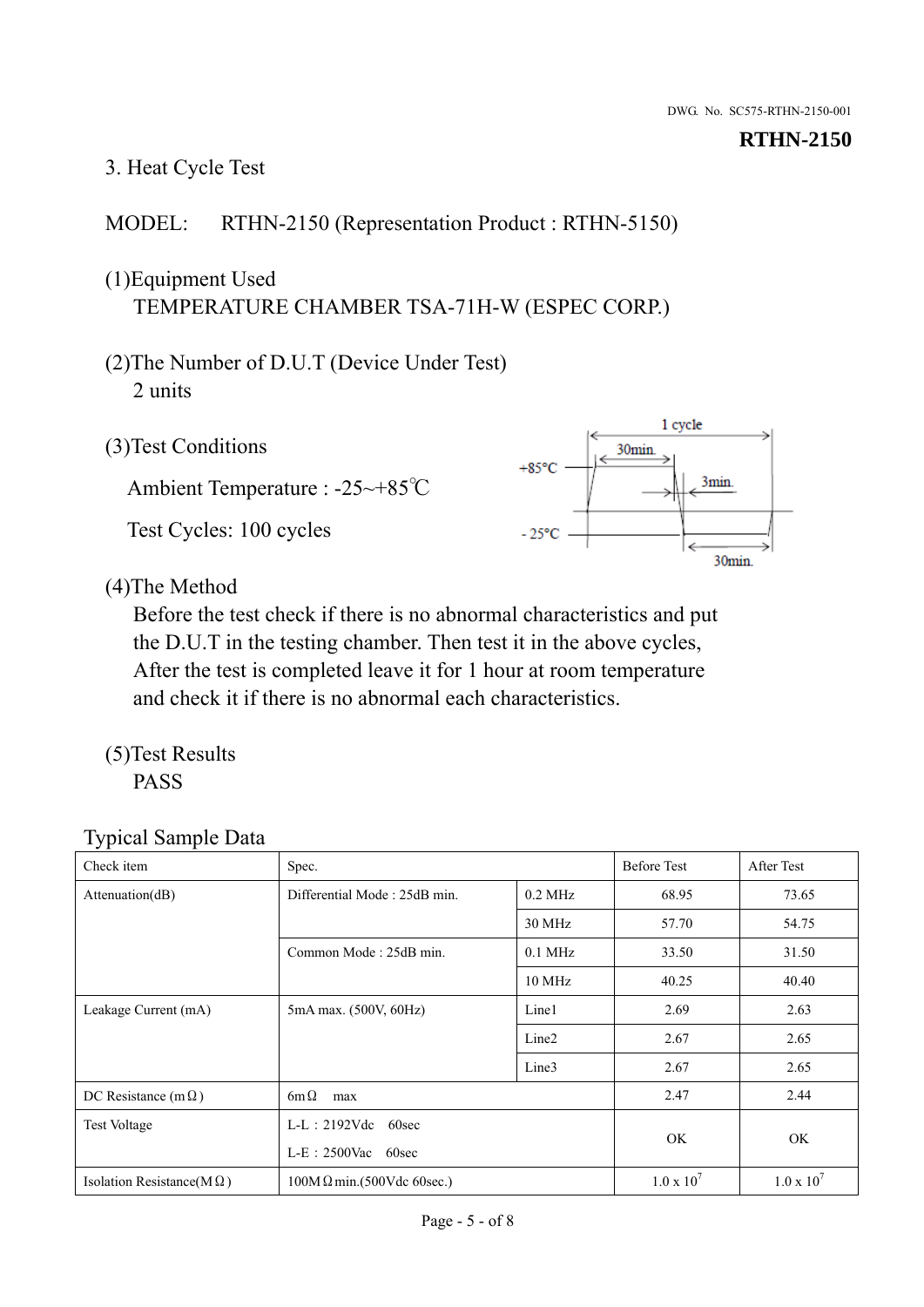#### 4. Humidity Test

## MODEL: RTHN-2150 (Representation Product : RTHN-5150)

## (1)Equipment Used TEMP. & HUMID. CHAMBER PR-4KT (ESPEC CORP.)

- (2)The Number of D.U.T (Device Under Test) 2 units
- (3)Test Conditions

Ambient Temperature : +40℃

Test Times: 500 hours Ambient Humidity: 90~95%RH No Dewdrop

#### (4)The Method

Before the test check if there is no abnormal characteristics and put the D.U.T in the testing chamber. Then test it in the above conditions. After the test is completed leave it for 1 hour at room temperature and check it if there is no abnormal each characteristics.

#### (5)Test Results PASS

# Typical Sample Data

Check item Spec. Spec. Spec. Spec. Spec. Spec. Spec. Spec. Spec. Spec. Spec. Spec. Spec. Spec. Spec. Spec. Spec. Spec. Spec. Spec. Spec. Spec. Spec. Spec. Spec. Spec. Spec. Spec. Spec. Spec. Spec. Spec. Spec. Spec. Spec. S Attenuation(dB) Differential Mode : 25dB min. 0.2 MHz 71.45 74.75 30 MHz 54.85 49.00 Common Mode : 25dB min.  $\vert$  0.1MHz  $\vert$  33.40 33.50 10 MHz 39.15 39.90 Leakage Current (mA) 5mA max. (500V, 60Hz) Line1 2.71 2.66 Line2 2.70 2.66 Line3 2.69 2.66 DC Resistance  $(m\Omega)$  6m $\Omega$  max. 2.51 2.44 Test Voltage L-L: 2192Vdc 60sec. L-E:2500Vac 60sec. OK OK Isolation Resistance(M  $\Omega$ ) 100M  $\Omega$  min.(500Vdc 60sec.) 1.0 x 10<sup>7</sup>  $1.0 \times 10^7$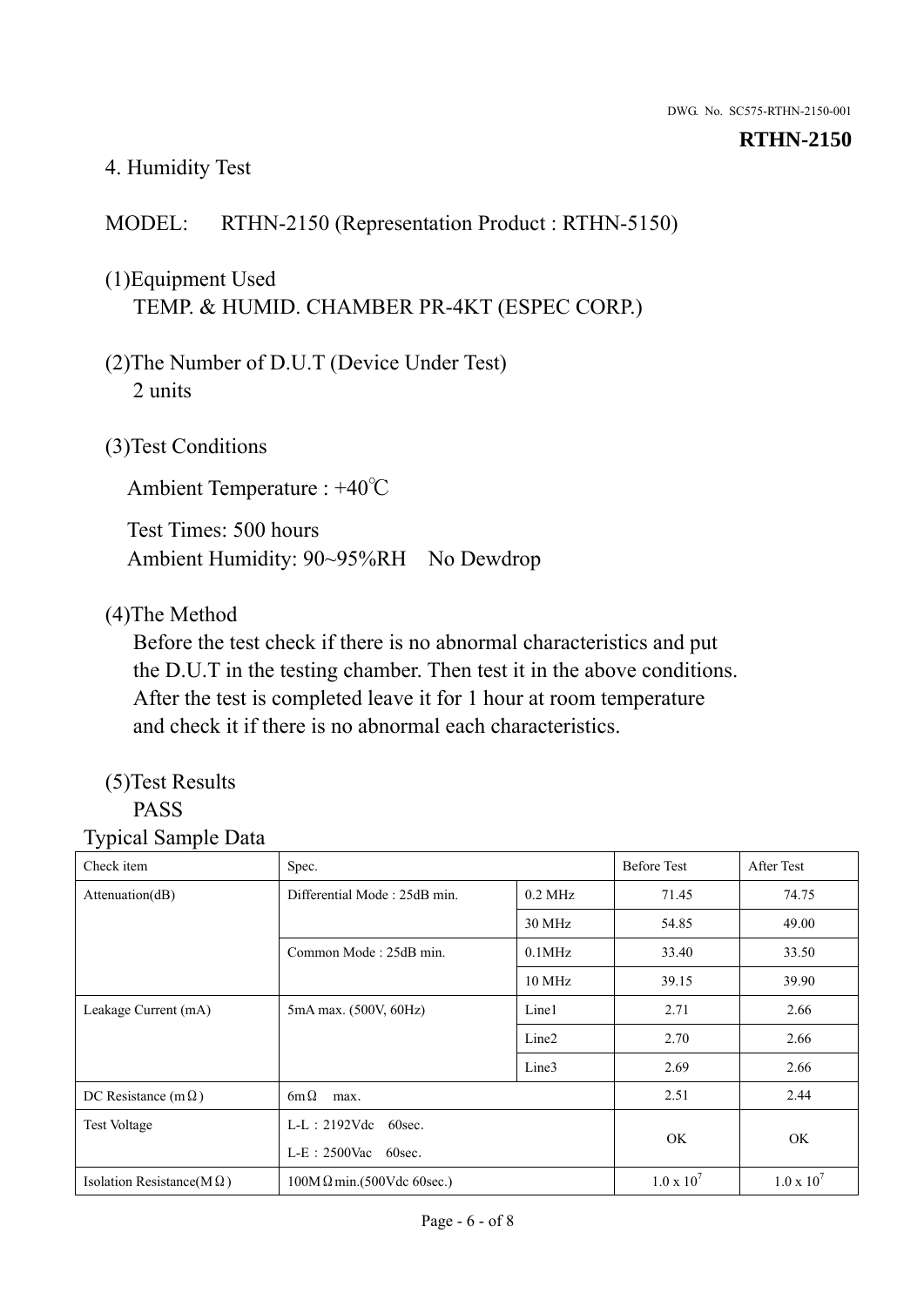#### 5. High Temperature Resistance Test

## MODEL: RTHN-2150 (Representation Product : RTHN-5300)

# (1)Equipment Used TEMPERATURE CHAMBER PHH-300 (ESPEC CORP.)

- (2)The Number of D.U.T (Device Under Test) 2 units
- (3)Test Conditions

Ambient Temperature : +50℃

Test Times: 500 hours Operating: DC 300A

## (4)The Method

Before the test check if there is no abnormal characteristics and put the D.U.T in the testing chamber. Then test it in the above conditions. After the test is completed leave it for 1 hour at room temperature and check it if there is no abnormal each characteristics.

#### (5)Test Results PASS

| - 11                              |                                                    |                   |                    |                   |
|-----------------------------------|----------------------------------------------------|-------------------|--------------------|-------------------|
| Check item                        | Spec.                                              |                   | <b>Before Test</b> | After Test        |
| Attenuation(dB)                   | Differential Mode: 25dB min.                       | $0.2$ MHz         | 75.80              | 78.15             |
|                                   |                                                    | 30 MHz            | 34.25              | 38.60             |
|                                   | Common Mode: 25dB min.                             | $0.5$ MHz         | 34.15              | 34.40             |
|                                   |                                                    | 6 MHz             | 38.60              | 29.55             |
| Leakage Current (mA)              | 5mA max. (500V, 60Hz)                              | Line1             | 2.72               | 2.65              |
|                                   |                                                    | Line <sub>2</sub> | 2.72               | 2.66              |
|                                   |                                                    | Line3             | 2.72               | 2.66              |
| DC Resistance (m $\Omega$ )       | $2m\Omega$<br>max.                                 |                   | 1.02               | 0.99              |
| <b>Test Voltage</b>               | $L-L: 2192Vdc$<br>60sec.<br>$L-E$ : 2500Vac 60sec. |                   |                    |                   |
|                                   |                                                    |                   | <b>OK</b>          | OK.               |
| Isolation Resistance(M $\Omega$ ) | $100M \Omega min.(500Vdc 60sec.)$                  |                   | $1.0 \times 10^7$  | $1.0 \times 10^7$ |